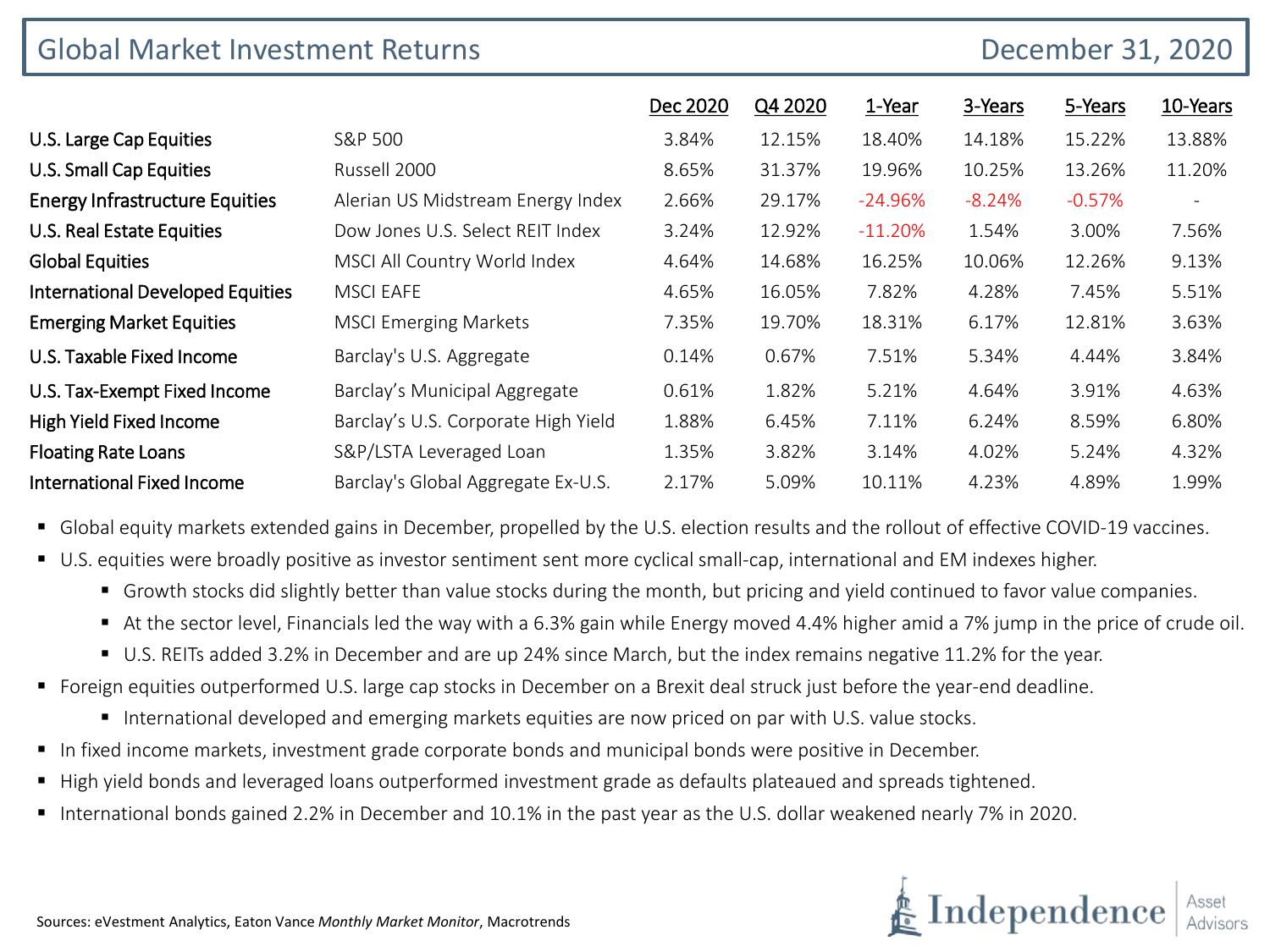Independence

#### Economic Update

- The U.S. dollar declined 1.7% against the Canadian dollar in December.
- The COVID-19 pandemic has significantly impacted the Canadian economy and the second wave of infections resulted in 63,000 lost jobs in December. This was the first negative jobs result since April, and it increased Canada's unemployment rate to 8.6%.
- The pandemic has been particularly challenging for small and medium-sized enterprises (SMEs), which account for 60% of Canada's total employment and 50% of its GDP; the government's massive support programs have ballooned the federal debt-to-GDP ratio from 31% in 2019-20 to 51% in 2020-21.
- Looking ahead, OECD<sup>1</sup> is forecasting Canada's economy will grow by 3.5% in 2021, which is slightly higher than the U.S. (3.2%).



| Date Range | <b>USD to CAD</b> | $+/-$   | <b>\$USD 1,000,000</b>      | <b>CAD Profile</b> |                            |  |  |
|------------|-------------------|---------|-----------------------------|--------------------|----------------------------|--|--|
| Q4 2020    | 1.3323-1.2754     | $-4.3%$ | =<br><b>\$CAD 1,275,410</b> | *Inflation Rate    | 1.0% (Up 0.3% MoM)         |  |  |
| 1-Year     | 1.2962-1.2751     | $-1.6%$ | @ 1.27541                   | Interest Rate      | 0.3%                       |  |  |
| 3-Years    | 1.2573-1.2754     | $+1.4%$ | (12/31/2020)                | Information        | http://www.bankofcanada.ca |  |  |

\*Total CPI Inflation

Sources: xe.com, Bloomberg

 $1$  Organization for Economic Co-operation and Development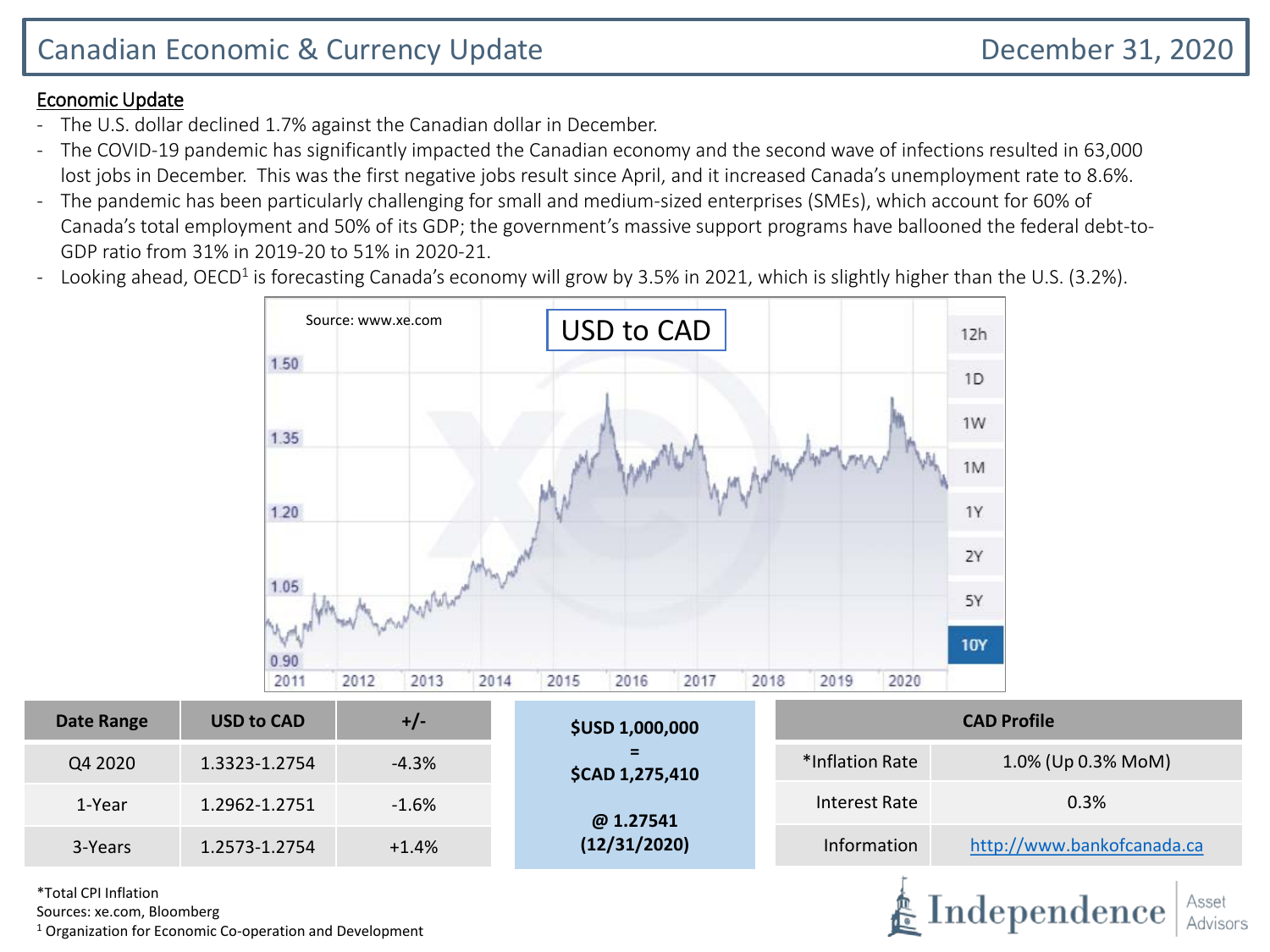## Copper Price History & Outlook December 31, 2020

The larger chart below shows the historical daily COMEX copper price, which is displayed in U.S. dollars per pound. The chart provides 20 years of price history as well as past recessions. The chart embedded in the bottom right-hand corner provides a zoomed-in image of the 2020 calendar year copper price movement.

The price of copper as of December  $31<sup>st</sup>$  was \$3.52 per pound. Copper began 2020 priced at \$2.80 per pound, before falling 25%, or \$0.70 per pound, to \$2.10 on March 23, 2020. The commodity has fully recovered from the March low.



### Copper Price Outlook

Copper prices continued to rise in December and ended the year at their highest point since February 2013.

The price surge was attributable to a combination of factors, notably the anticipation of a new U.S. presidential administration that has proposed massive investments in new green infrastructure.

Copper is a key material in the development of power and construction projects which should constrain supply and push prices even higher over the next year.

According to Goldman Sachs, "The bull market for copper is now fully underway with prices up 50% from the 2020 lows…. This current price strength is not an irrational aberration; rather, we view it as the first leg of a structural bull market in copper."

Goldman has increased its price outlook for copper in 2021 by 27%.

 $Independence$